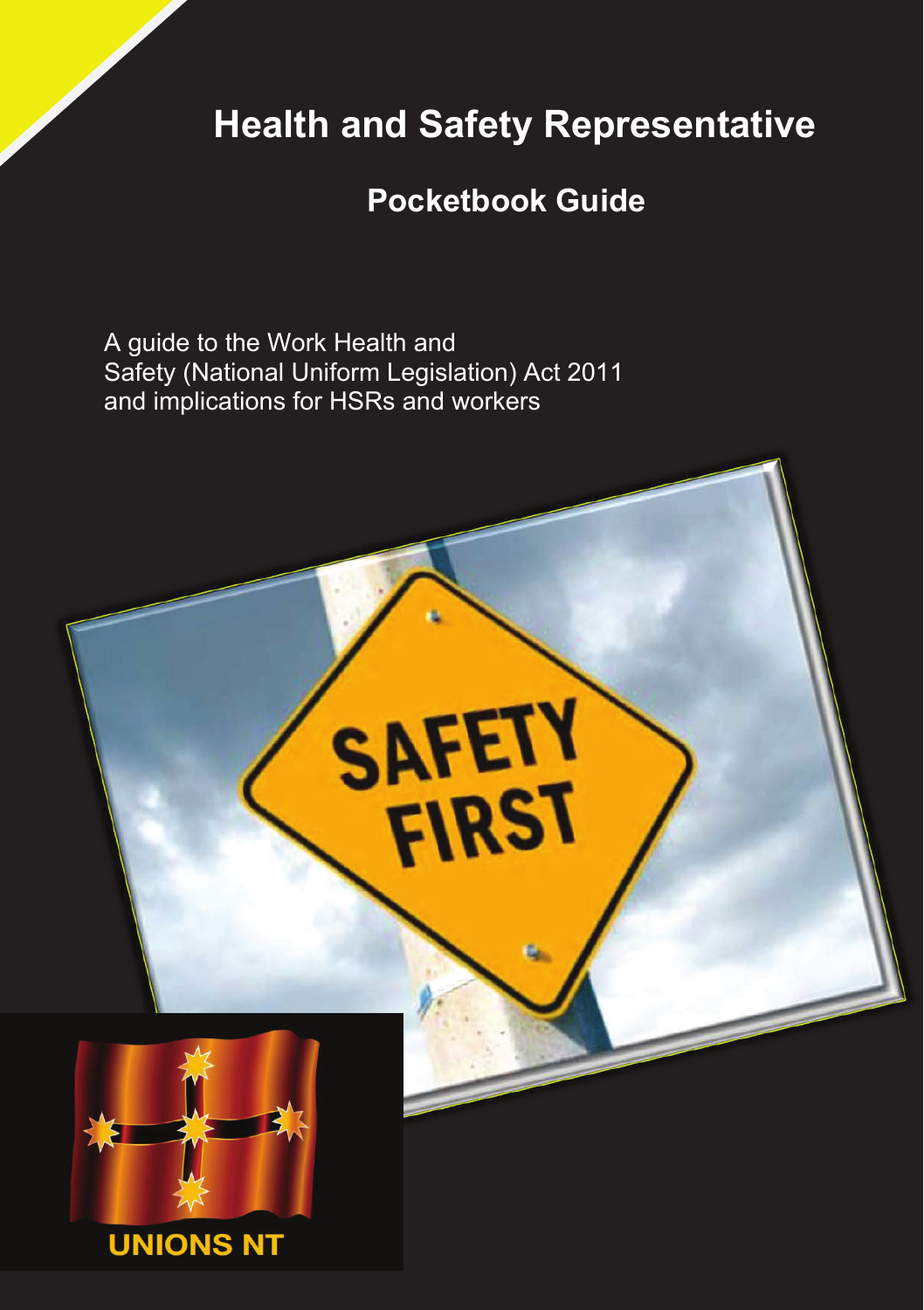Designed & produced by Unions NT First Floor 38 Woods St Darwin NT 0800 admin@unionsnt.com.au 08 8941 0001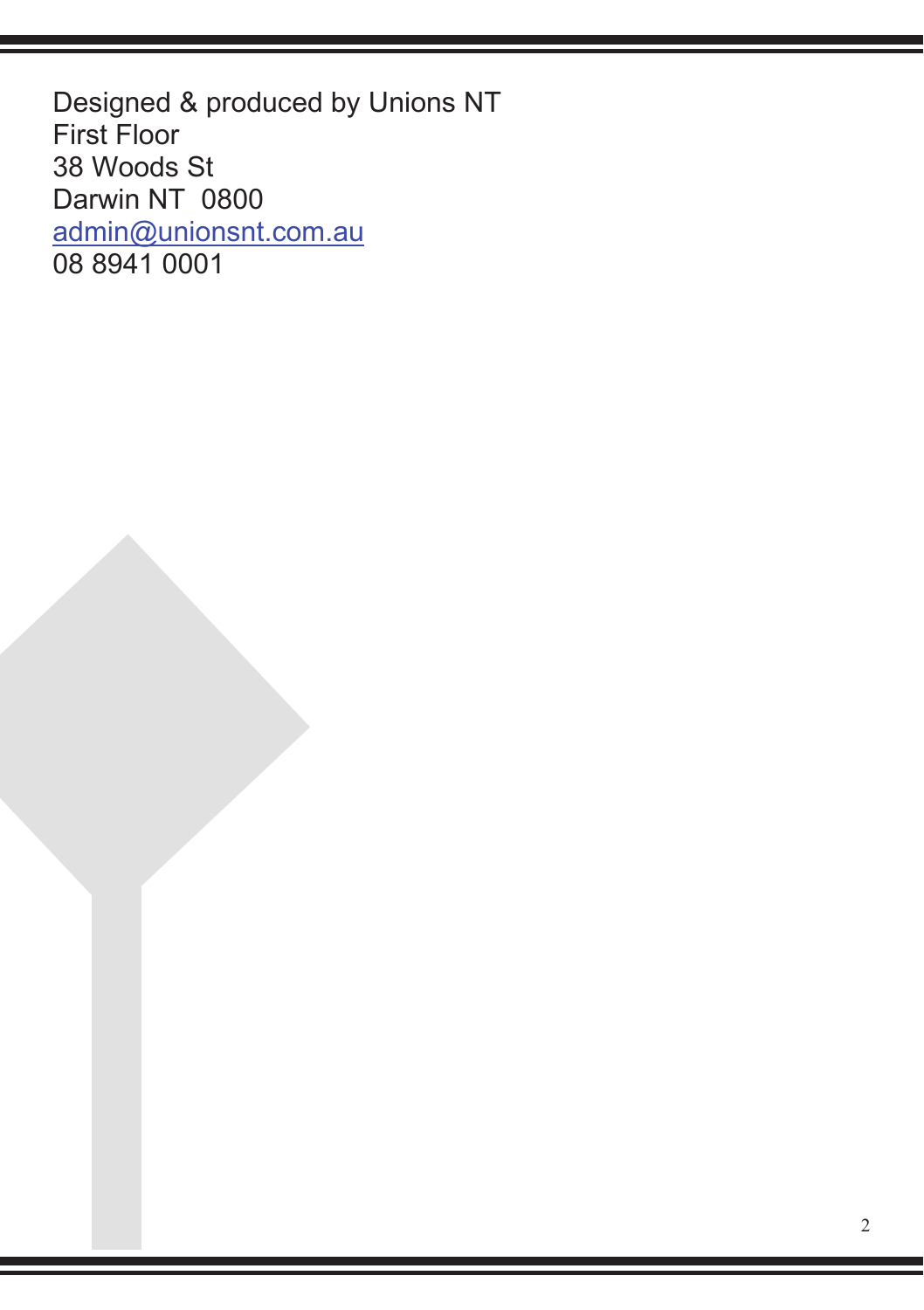# Name: ………………………………………… Union: ………………………………………… Contact: ……………………………………….

## **Contact Unions NT: 08 8941 0001**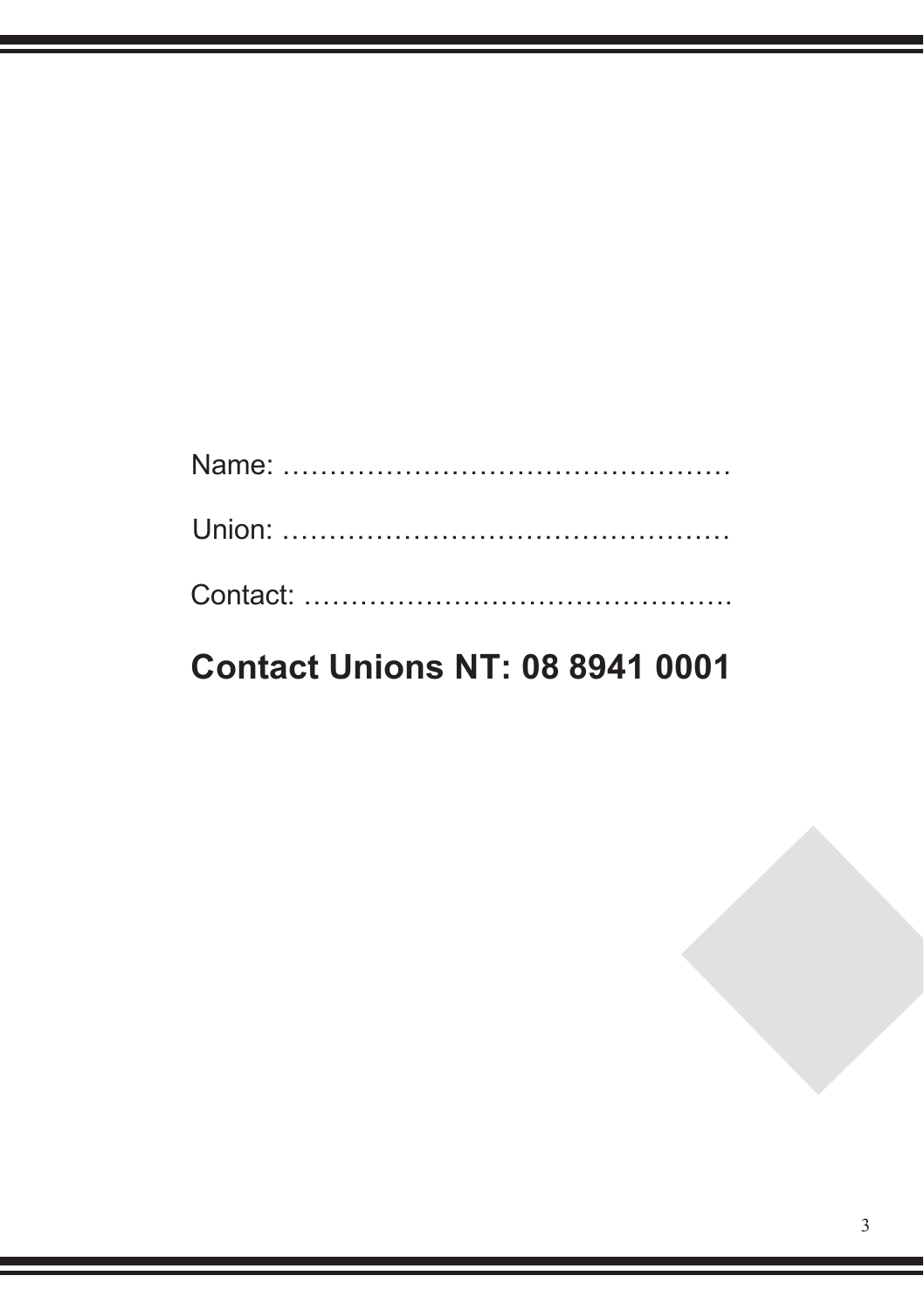## **Contents**

| Glossary<br>Overview: Work Health and Safety (WHS)<br>(National Uniform Legislation) Act 2011 | 5<br>6         |
|-----------------------------------------------------------------------------------------------|----------------|
| The Act                                                                                       | 6              |
| Regulations                                                                                   |                |
| Consultation                                                                                  | $\overline{7}$ |
| Setting Up DWGs: A Step by Step Guide                                                         | 8              |
| Checklist                                                                                     | 10             |
| Worker Representation: Health and Safety                                                      | 11             |
| Representatives (HSRs)/Deputy HSRs                                                            |                |
| Worker Representation: Your Functions and Powers                                              | 12             |
| <b>Worker Representation: Your Entitlements</b>                                               | 14             |
| Consultation                                                                                  | 16             |
| Meetings                                                                                      | 17             |
| <b>Keeping Records</b>                                                                        | 18             |
| Using a Filing System                                                                         | 18             |
| 10 Things about WHS                                                                           | 19             |
| Know your rights                                                                              | 20             |
|                                                                                               |                |

## **NT WorkSafe 1800 019 115**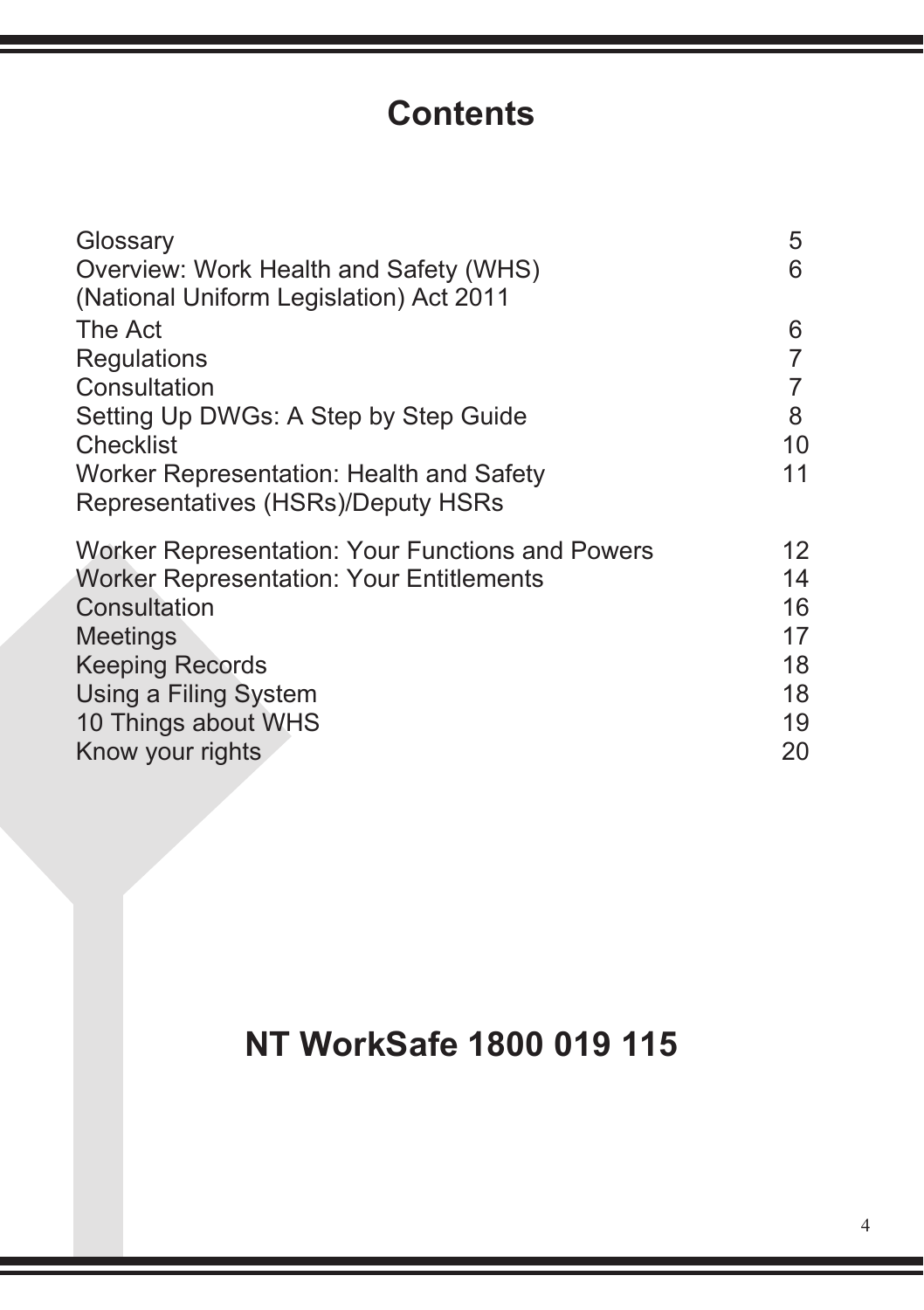### **Glossary**

|                   | <b>WHS Act / the Act</b> Work Health and Safety (National Uniform Legislation) Act 2011 |
|-------------------|-----------------------------------------------------------------------------------------|
| <b>WHS</b>        | Occupational Health and Safety                                                          |
| <b>HSR</b>        | Health and Safety Representative                                                        |
| <b>Deputy HSR</b> | Deputy Health and Safety Representative                                                 |
| <b>DWG</b>        | Designated Work Group                                                                   |
| <b>NOSH</b>       | Notice of Safety Hazard                                                                 |
| <b>NTWS</b>       | NT WorkSafe                                                                             |

This HSR Pocketbook guide information is based upon the new Work Health and Safety (National Uniform Legislation) Act and Regulations which commenced in the Northern Territory from 1 January 2012.

NT WorkSafe has also developed an Information document titled 'Worker representation and participation' which will be a valuable source of information and should be read in conjunction with the appropriate legislation.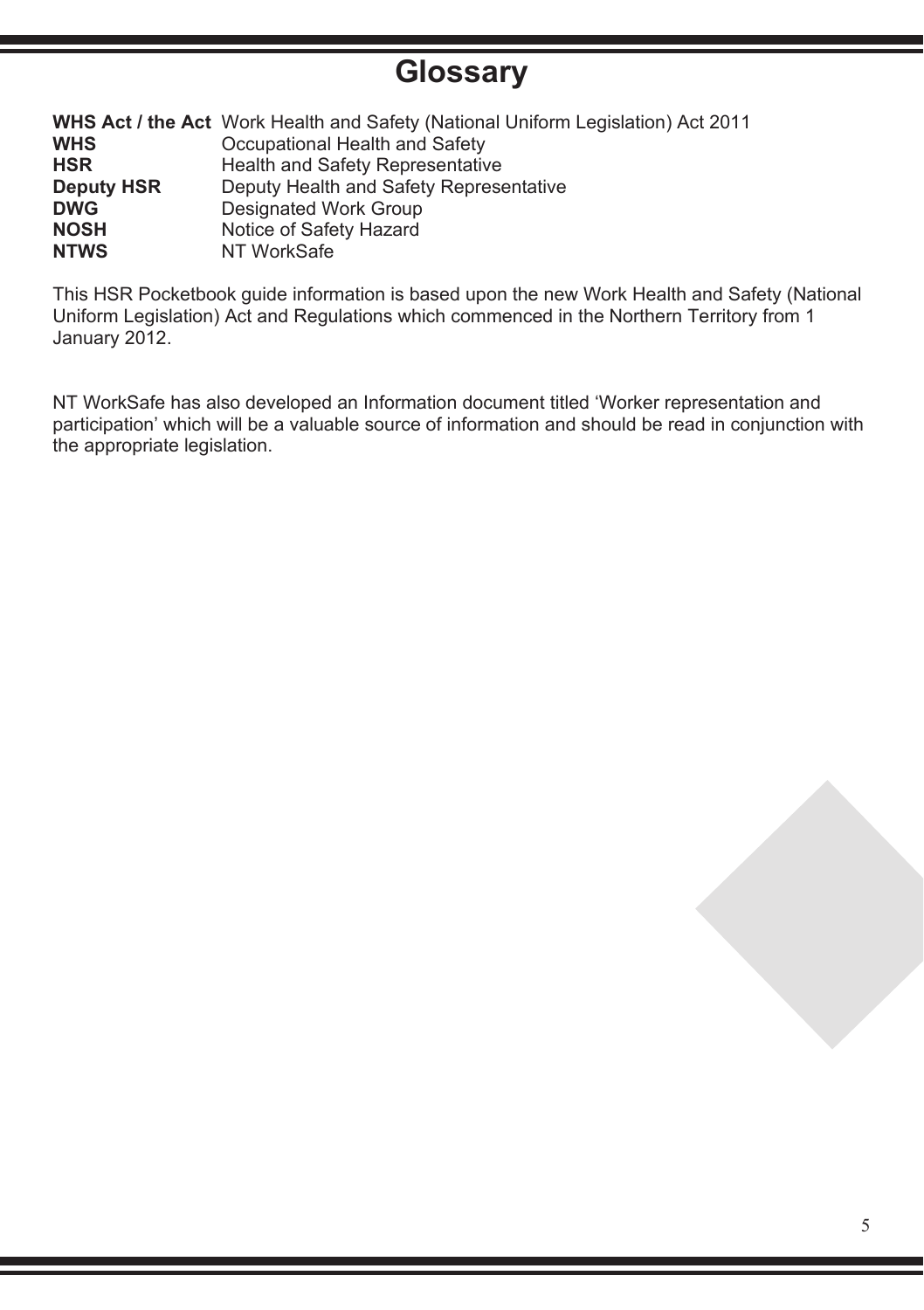### **Overview**

## **THE ACT PROVIDES OPPORTUNITIES FOR WORKER PARTICIPATION ENABLING IMPROVEMENTS IN WORKPLACE SAFETY**

The Northern Territory *Work Health and Safety (National Uniform Legislation) Act 2011*(the Act) and Regulations have been developed to provide a consistent national approach to the regulation of workplace health and safety and a real focus on consultation between employers and workers on health and safety issues.

**Part 5, Divisions 1-8 of the Act and Part 2.1** provide particular guidance and assistance to workers and employers in the areas of:

- Consultation, representation and participation;
- Consultation, co-operation and co-ordination between duty holders;
- Consultation with workers:
- Health and safety representatives;
- Request for election of health and safety representatives:
- Determination of work groups:
- Multiple-business work groups;
- Election of health and safety representatives:
- Powers and Functions of health and safety representatives;
- Obligations of person conducting a business or undertaking to health and safety representatives;
- Health and safety committees
- Issue resolution:
- Right to cease or direct cessation of unsafe work;
- Provisional improvement notices;
- Part not to apply to prisoners.

### **The Act**

The Act has clear objectives providing for a balanced and nationally consistent framework to secure health and safety of workers and workplaces by:

- Protecting workers and others against harm to their health, safety and welfare through the elimination or minimisation of risks arising from work or from specific types of substances or plant; and
- Providing for fair and effective workplace representation, consultation, co-operation and issue resolution in relation to work health and safety; and
- Encouraging unions and employer organisations to take a constructive role in promoting improvements in work health and safety practices, and assisting persons conducting businesses or undertakings and workers to achieve a healthier and safer working environment; and
- Promoting the provision of advice, information, education and training in relation to work health and safety; and
- Securing compliance with the Act through effective and appropriate compliance and enforcement measures; and
- Ensuring appropriate scrutiny and review of actions taken by persons exercising powers and performing functions under the Act; and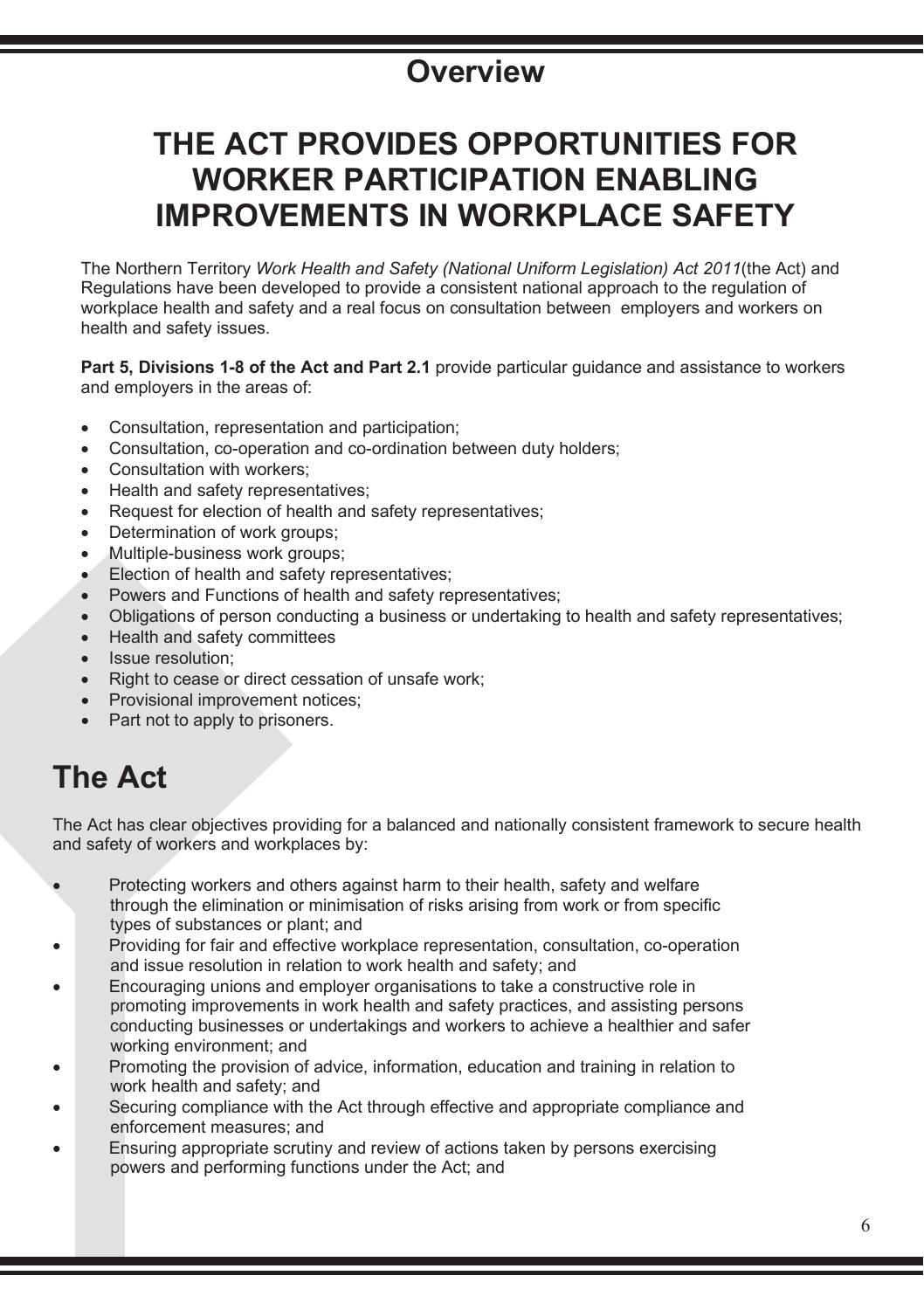- Providing a framework for continuous improvement and progressively higher standards of work health and safety; and
- Maintaining and strengthening the national harmonisation of laws relating to work health and safety and to facilitate a consistent national approach to work health and safety in the Northern Territory;
- Providing workers and other persons the highest level of protection against harm to their health, safety and welfare from hazards and risks arising from work or from specified types of substances or plant as is reasonably practicable.

The Act binds the Northern Territory and the Legislative Assembly in so far as the legislation permits, to the point that the Crown is liable for an offence against the Act.

The Act recognises and outlines the vital role HSRs and Deputy HSRs play in representing the health and safety interests of workers or in interviews with Workplace Safety Inspectors.

In all Australian jurisdictions it is widely acknowledged that HSRs and Deputy HSRs can and do make a real difference in having health and safety matters effectively addressed and therefore achieving better WHS outcomes.

## **Regulations**

The Work Health and Safety (National Uniform Legislation) Regulations at Part 2 provide guidance to employers and workers on representation and participation of workers in matters relating to health and safety in their workplaces, determination of work groups, negotiations about and agreements about work groups, election of HSRS, removal of HSRs, training of HSRs, issue resolution and cessation of unsafe work.

## **Consultation**

The purpose of consultation is to provide workers with the chance to have input into and influence on decisions that will effect or may affect their health and safety at work.

A person who conducts a business or undertaking (PCBU) must consult, so far as is reasonably practicable, with workers who carry out work for the business or undertaking and who are (or are likely to be) directly affected by a work health or safety matter. Part 5 of the Act allows for workers to be consulted and represented through health and safety representatives (HSRs) and committees.

All workers' views must be valued and taken seriously by an employer.

To support and encourage more workers to be represented on WHS issues, Part 5, Divisions 1-8of the Act offer options on how workers can be represented by HSRs and Deputy HSRs, and/or the establishment or workplace health and safety committees, provides for involvement of workers and their representatives in health and safety decisions, and outlines a process for the resolution of health and safety issues.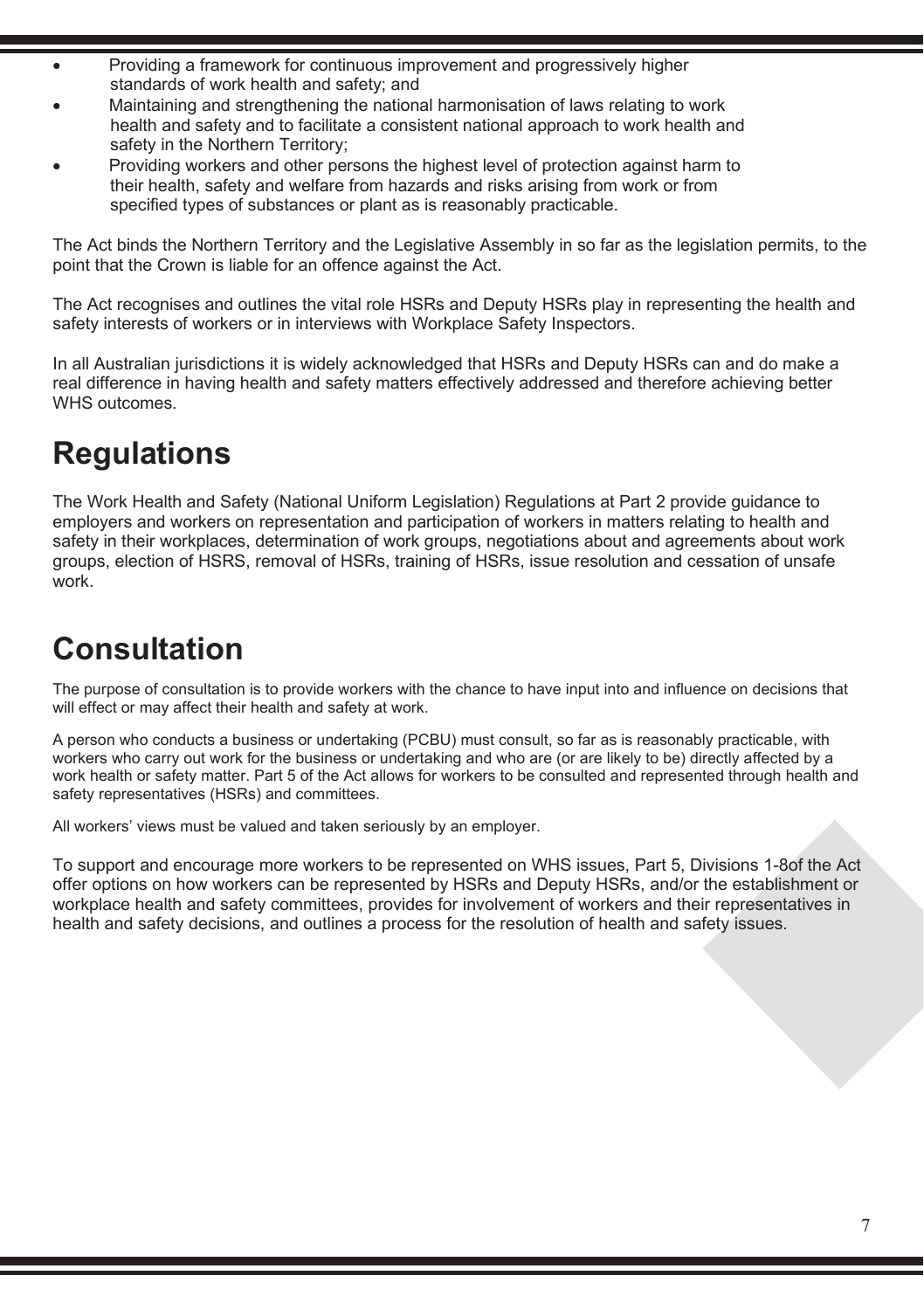### **Setting Up Designated Work Groups (DWGs) – Step by Step Guide**

First things first, workplaces need to set up DWGs (Refer to sections 51-59 of the Act) so they know how many HSRs and Deputy HSRs need to be elected to represent workers.

### **Step 1.**

Map your workplace – consider the following:

- how many workers
- location of each workplace (if there are more than one)
- number of workers to form the DWG
- languages spoken
- overtime or shift arrangements to apply
- nature and type of work
- nature of risks and hazards at each workplace

*Example:* 

*You work for an employer who has 150 workers across 3 workplaces who work in administration, construction, specialist fields (engineers) and industry specialist such as electricians.*

*\*You may have up to 15 HSRs (1 HSR per every 10 workers) and the same number of Deputy HSRs representing the different types of work – administration, construction, engineers and electricians –each type of work will have different associated risks, hazards and potentially industry codes of practice or health and safety compliance procedures.*

*These HSRs and Deputy HSRs may also either be representatives for a DWG in a fixed workplace (an office) or may be site specific or roving HSRs and Deputy HSRs depending on what arrangements have been agreed with the employer and where they are working.*

#### **Step 2.**

Put together a reasonable proposal for DWGs that ensures the HSR and Deputy HSR for each work group is accessible to each member of the group (see example above \*).

When mapping and putting the proposal together you should be including as many of your co-workers as possible. Consultation is an absolute must, so you can confidently say to your employer that the majority of workers want HSRs and Deputy HSRs and to show you have taken the time to consult with all affected workers. DWGs and electing HSRs and Deputy HSRs is about promoting health and safety in a way that builds everyone's interest, engages all workers, and encourages and educates about safety at work. This means involving all of your co-workers whenever you can.

Your Union delegate/contact or Organiser can assist you with the process of mapping and developing a proposal – they are a wealth of information and more than likely have helped other workplaces just like yours!

#### **Step 3.**

If you employer hasn't already started negotiations, approach your employer and request the formation of DWGs. The PCBU 'the employer' has 14 days within which to take reasonable steps to commence negotiations with the workers' representatives after a request has been made. (Refer to section 52(2) of the Act)

#### Remember:

DWGs should ensure that the HSR and Deputy HSR for each work group is accessible to each member of the group. DWGs need to be negotiated and agreements must BE EVIDENCED IN WRITING!!Your employer has 14 days to start negotiations over work groups and must as soon as practicable after the negotiations are completed, notify the workers of the outcome of the negotiations and of any work groups (DWGs) determined by the agreement. (Refer to section 53 of the Act).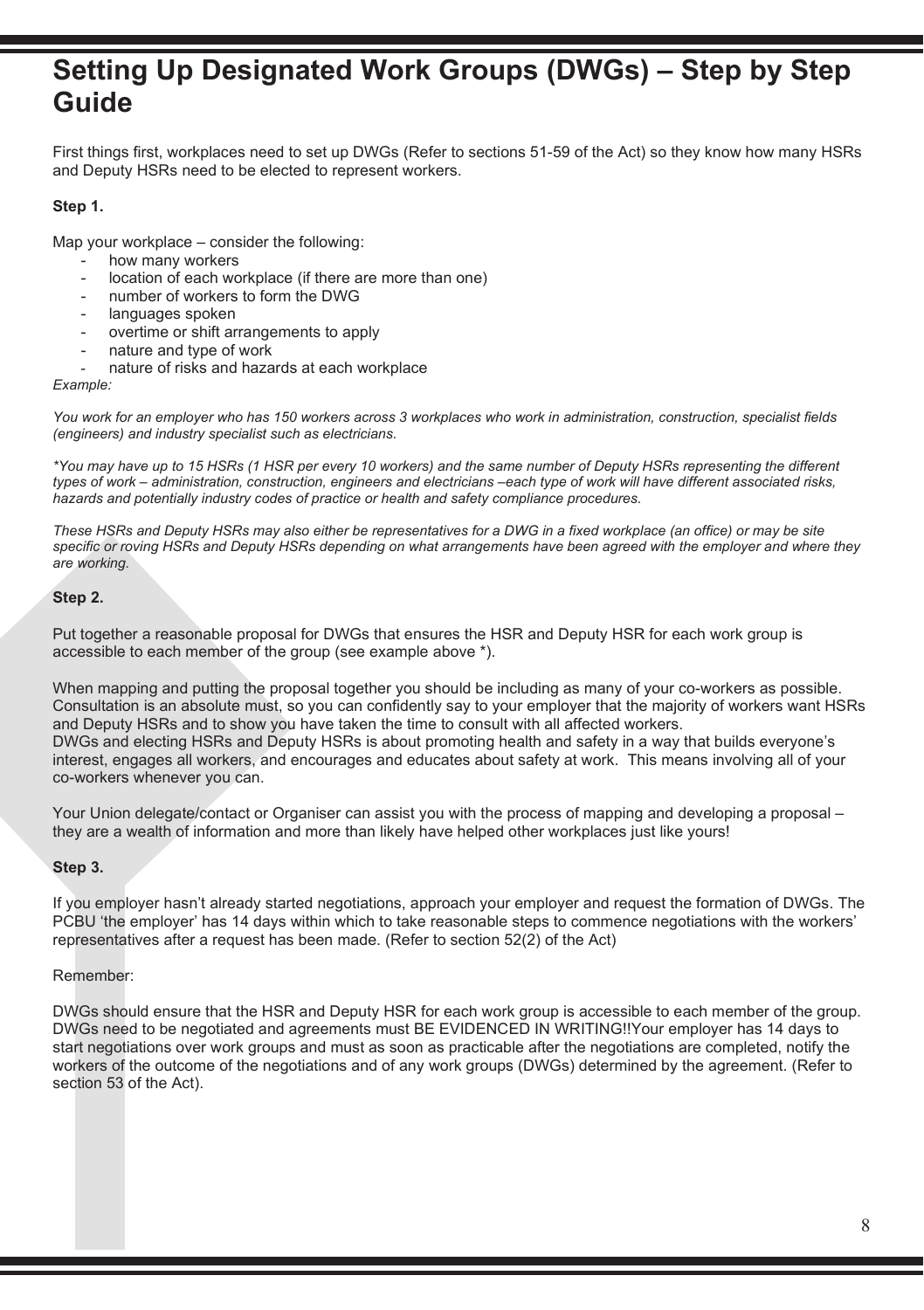#### **Step 4.**

Election of HSRs and Deputy HSRs. (Refer sections 60-65 of the Act)

Once you know how many DWG there are in your workplace then you know how many HSRs and Deputy HSRs need to be elected to represent the workers in each DWG.

If the DWG decides to elect a HSR and a Deputy HSR, a Returning Officer must be appointed and who comply with the WHS (National Uniform Legislation) Regulations 2011 in running elections.

Once again, your Union can assist you with this process and in many cases the Union: a Union organiser or official is nominated by the workers (with agreement by the employer) to act as the Returning Officer.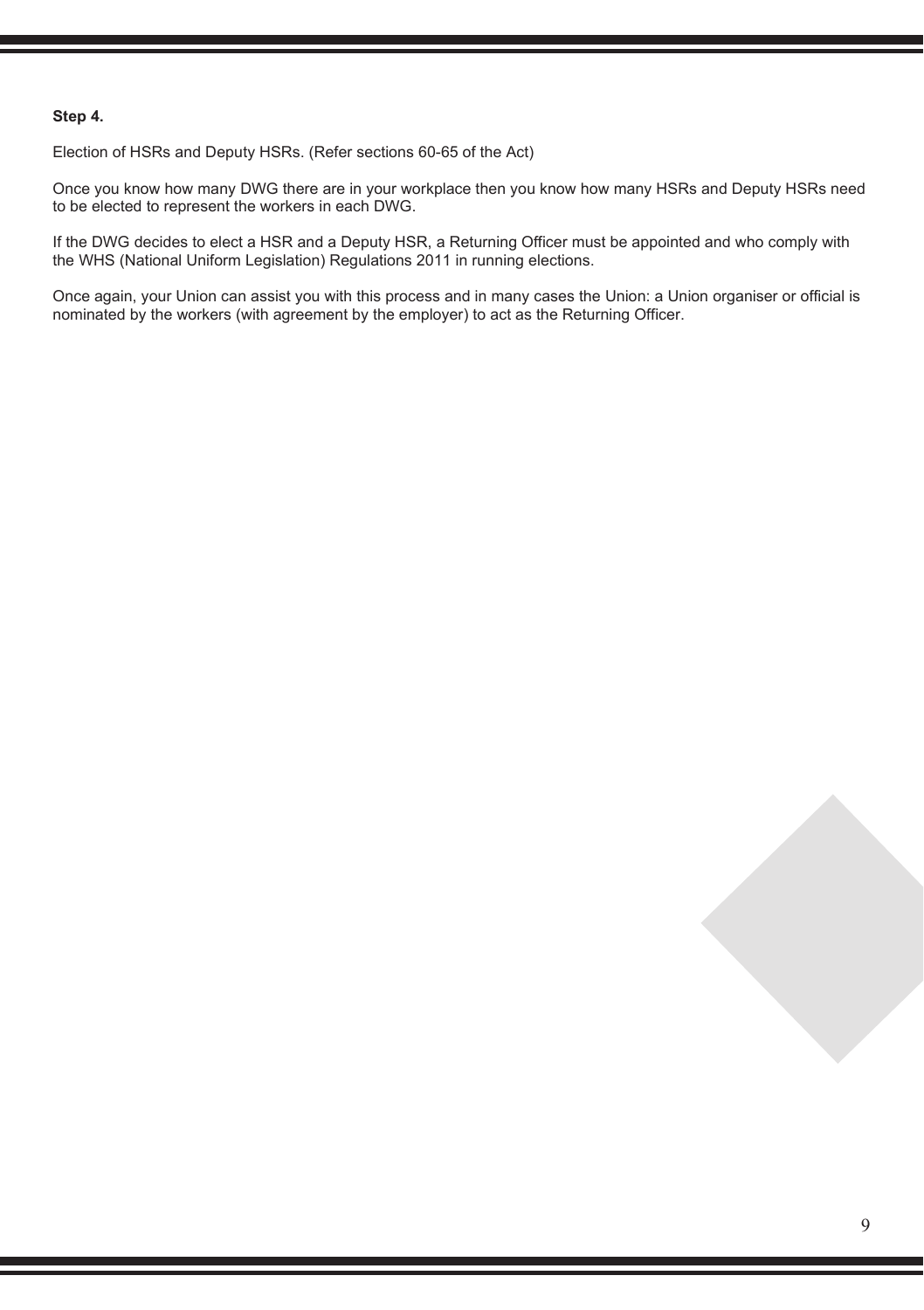### **CHECK LIST**

| 1. Have you mapped your workplace?                                                                          |  |
|-------------------------------------------------------------------------------------------------------------|--|
| 2. Have you developed a proposal of DWGs?                                                                   |  |
| 3. Have you consulted with your co-workers?                                                                 |  |
| 4. Have you contacted your Union?                                                                           |  |
| 5. Start negotiations with your employer – take your<br>DWG proposal & consultation information.            |  |
| 6. Make sure negotiations are happening within the<br>timeframe stipulated by the Act.                      |  |
| 7. Conduct elections of HSRs and Deputy HSRs<br>- make sure you contact your Union for help and assistance. |  |

Workers have a *right*, and should be encouraged, to be represented in relation to health and safety issues.

While HSRs and Deputy HSRs work for the employer they represent workers

#### **Principle Overview**

Workers have the right to ask their employer to set up designated work groups so HSRs and Deputy HSRs can be elected. (Refer to sections 52(3) and 61 of the Act).

A DWG is a group of workers (the size of which the DWG is agreed between the employer and workers) who are able to elect HSRs or Deputy HSRs to represent them.

A DWG is negotiated between the employer and workers and can be formed in a number of ways and should be relevant to the size, type, demographics, etc of the workplace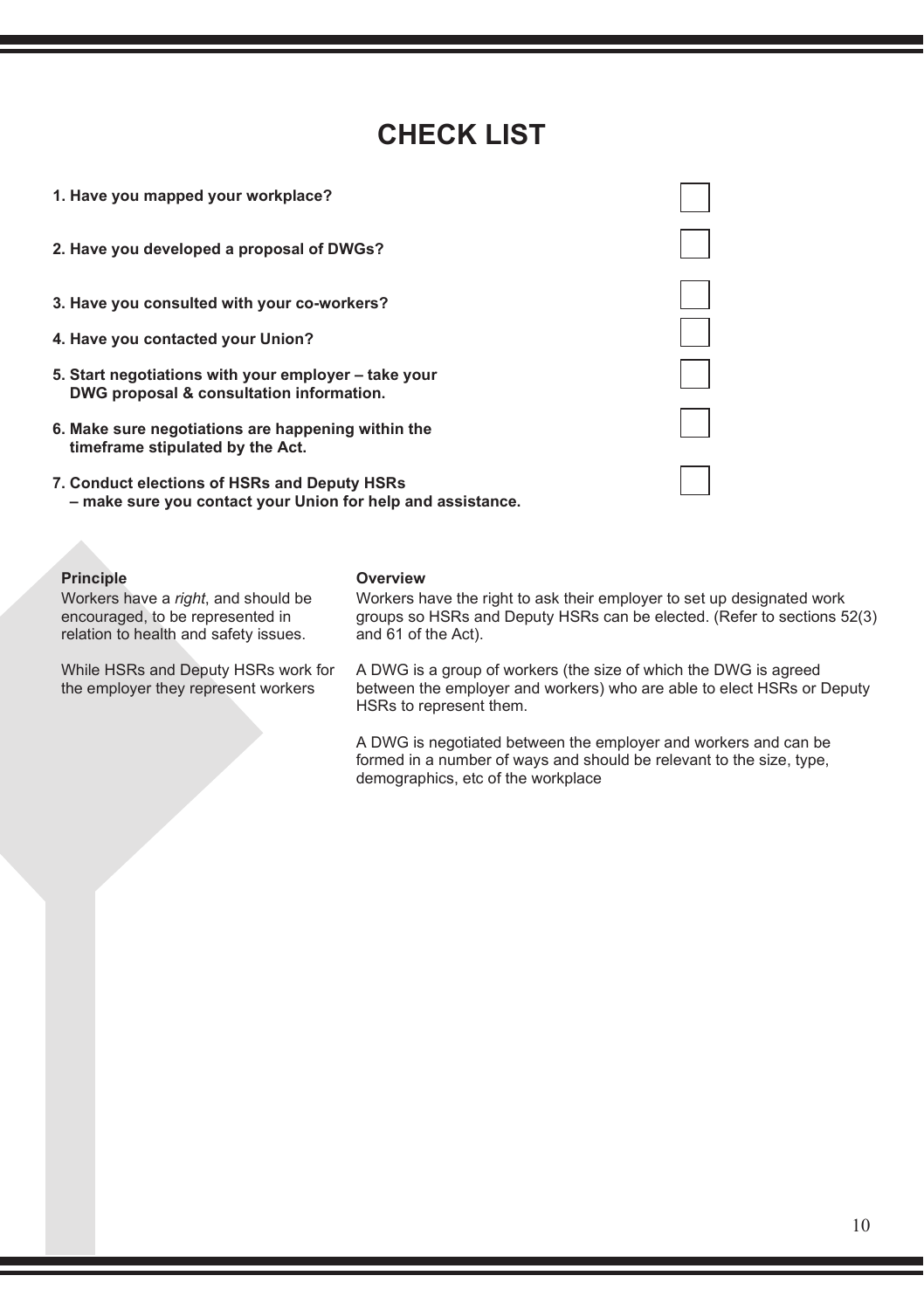### **Worker Representation – Health and Safety Representatives (HSRs) and Deputy HSRs**

A HSR and Deputy HSR is a representative of the A DWG elects their HSR, and A DWG elects their HSR, and A Deputy HSR who must be wo

HSRs and Deputy HSRs are not an arm, function or representative of the employer

#### **Section 68**

A HSR and Deputy HSR have roles function and powers under the Act. (Refer to section68 of the Act) HSRs that have not completed

HSRs and Deputy HSRs at all times represent the WHS to exercise many of the powers<br>Concerns of the workers that elected them an elected HSR until approved Concerns of the workers that elected them

### **Principle Overview**

Deputy HSR who must be workers in that DWG. A HSR and Deputy HSR is elected for a period of 3 years

Elected HSRs under the old laws will be considered a HSR under the new law. Trained HSRs (Refer section 72) elected under the old laws are required to complete refresher training within 12 months of the commencement of the new laws.

approved training will not to be able<br>to exercise many of the powers of Training is completed.

A HSR and Deputy HSR's role is to represent the workers who elected them in their work group on health and safety matters to their employer.

A HSR and Deputy HSR still performs the job they are employed to do but in addition to this they undertake the representative role on behalf of their workmates.

It is not the HSR or Deputy HSRs' role to be responsible for health and safety at the workplace. The primary responsibility for providing and maintaining a safe and healthy workplace rests with the employer.

Functions of a HSR and Deputy HSR (section 68) relate to inquiring into and ensuring WHS concerns of the workers are brought up with employers and assisting and mediating for workers in the resolution of WHS matters.

HSRs and Deputy HSRs when trained have the power to gather information, issue Notice of Safety Hazards and issue Stop Work Directions.

HSRs and Deputy HSRs are entitled to be trained (Section 72). If they request such training from their employer, the employer must allow them to *attend training of their choice* by an approved NT WorkSafe training provider.

HSRs and Deputy HSRs are entitled to perform their functions in paid time and the employer must provide facilities for HSRs/Deputy HSRs to carry out their duties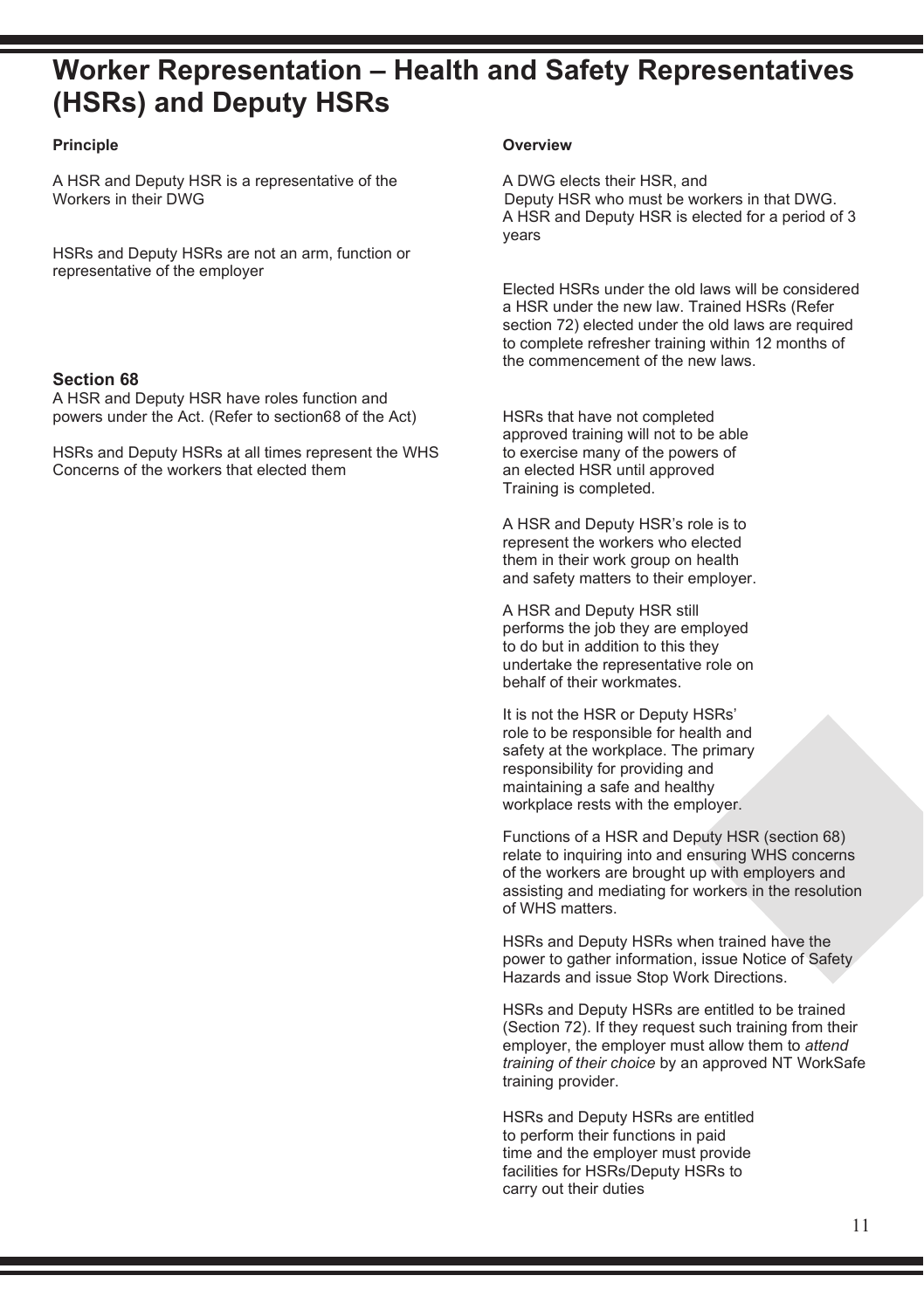### **Worker Representation – Your functions and Powers**

Section 68 of the Act sets out your powers as a HSR or Your powers enable you to:<br>or Deputy HSR or Your powers as a HSR or Your powers enable you to:

You have an important role to play in representing members -Look into anything that might be a<br>of your DWG, including bringing issues to the attention of risk to the workers you represent. of your DWG, including bringing issues to the attention of risk to the workers you represent<br>the employer, attempting to resolve these issues and -Attempting to resolve health and the employer, attempting to resolve these issues and -Attempting to resolve health and taking information back to your DWG on health and safety issues with your employer taking information back to your DWG on health and

#### **Inspect & Inquire into health and safety issues affecting**

**Assist workers in their dealings with management**

#### **Principle Contract Contract Contract Contract Contract Contract Contract Contract Contract Contract Contract Contract Contract Contract Contract Contract Contract Contract Contract Contract Contract Contract Contract Cont**

-Speak up and act on behalf of the workers your represent on WHS issues

- **Section 80-82 Section 80-82 Monitor the health and safety** 
	- actions taken by the employer<br>-Look into anything that might be a

You have the right to do any of the following:

You have the right to inspect and inquire into any part of the workplace where you represent members of your DWG.

It is always best to give your employer reasonable notice and depending on the type of industry or workplace, you may want to agree on the number and type of inspections your will carry out.

 High risk industries or workplaces that change often may require more frequent inspections. Any health and safety issues identified during inspections should be reported to your employer and members of your DWG should be informed about any hazards or potential risks.

You have the right to assist any worker from your DWG in their dealings with management on WHS issues.

 This could range from raising matters of concerns with management on behalf of your DWG, assisting in the resolution of problems affecting health and safety or mediating between workers and management on health and safety issues.

### **Section 68 (2) c Attend a health and safety Attend a health and safety** *Attend* **a health and safety interview** interview and the contract of the contract of the contract of the contract of the contract of the con

You have the right to attend an interview about health and safety between a member of your DWG and an inspector, or that member and your employer, if the member agrees to, or requests, your attendance.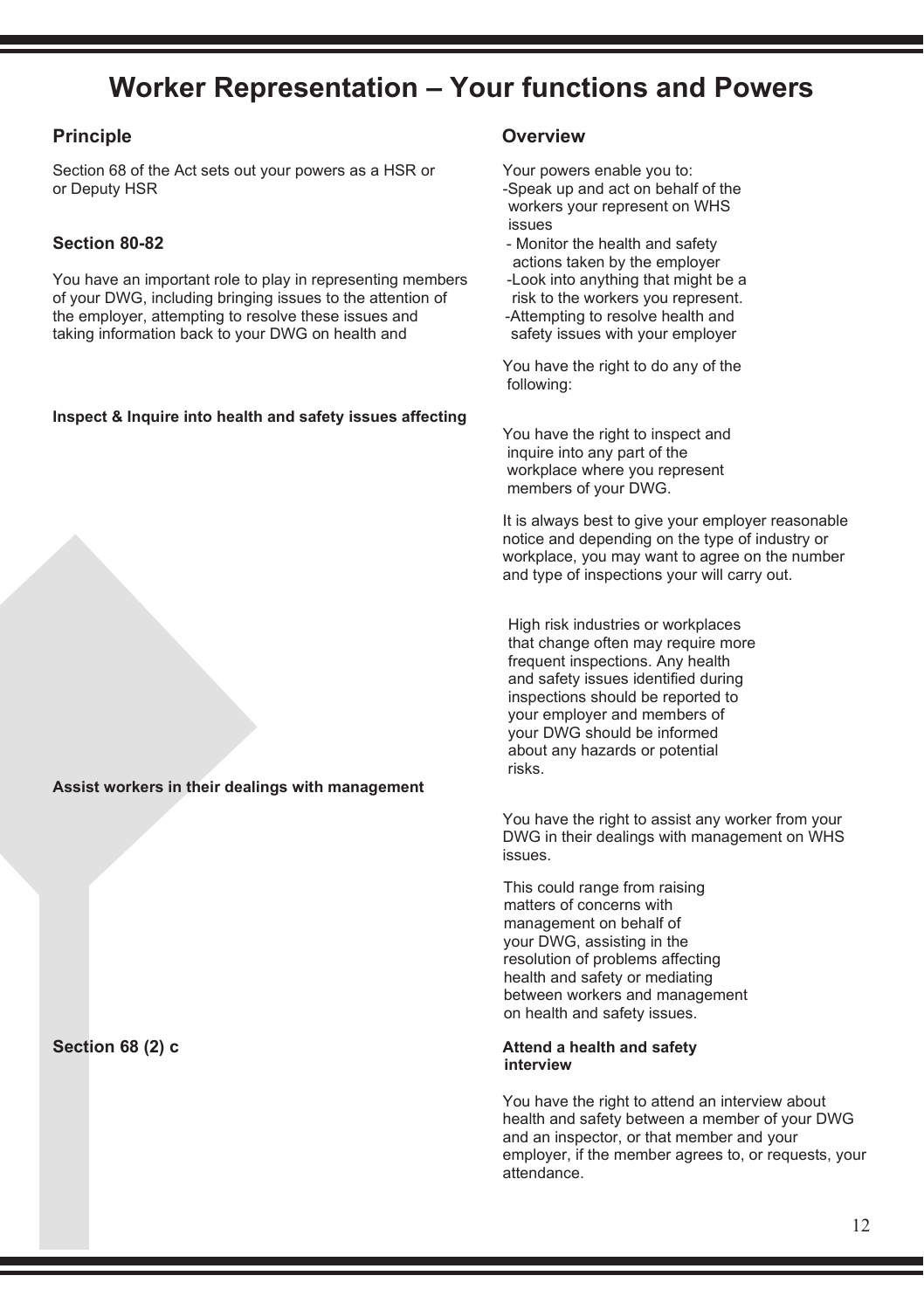### **Division 6 sections 83-89 Right to Cease or direct cessation of unsafe work**

A worker may cease or refuse to carry out, work if the worker has a reasonable concern that to carry out the work would expose the worker to a serious risk to the worker's health or safety, emanating from an immediate or imminent exposure to a hazard.

An HSR may direct a worker who is in the Work Group represented by the HSR to cease work. However the HSR must not give a worker a direction to cease work unless the matter is not resolved after consulting the employer or after attempting to resolve the matter under Division 5 or...if the risk is so serious imminent and immediate that it is not reasonable to consult before giving the direction

**Provisional Improvement Notices** As a trained HSR or Deputy HSR you have the right to issue a Provisional<br> **Section 90 Section 90 CONCRET IN A PROVISION Section 90 CONCRET IN A PROVISION Improvement Notice (PIN) in writing** if you believe that a person is contravening the Act or might continue to contravene provisions of the Act. The HSR or Deputy HSR may issue a PIN requiring the person to remedy or prevent the contravention from occurring or remedy the things that might cause a contravention.

**Section 92-100 The content of a PIN must state the reasons and Section 92-100** HSR or Deputy HSR believes the person is contravening the Act, how the Act is being contravened and providing up to 8 days after the PIN has been issued to remedy the contravention. An HSR may cancel a PIN by written notice to the person.

> A PIN is required to be displayed in a prominent place at, near or the part of the workplace at which work is being carried out that is affected by the notice

A person must not intentionally remove, destroy, damage or deface the displayed notice.

Within 7 days the PCBU to whom the PIN has been issued may ask NT WorkSafe to appoint an Inspector to review the notice

An HSR or Deputy HSR must not issue a PIN to a person unless he or she has first consulted the person.

An HSR or Deputy HSR cannot issue a PIN unless they have completed initial training prescribed by the regulations in section 72 (1) (b) or previously completed that training when acting as an HSR of another DWG or completed training equivalent to that training under a corresponding WHS law.

**Content of a PIN**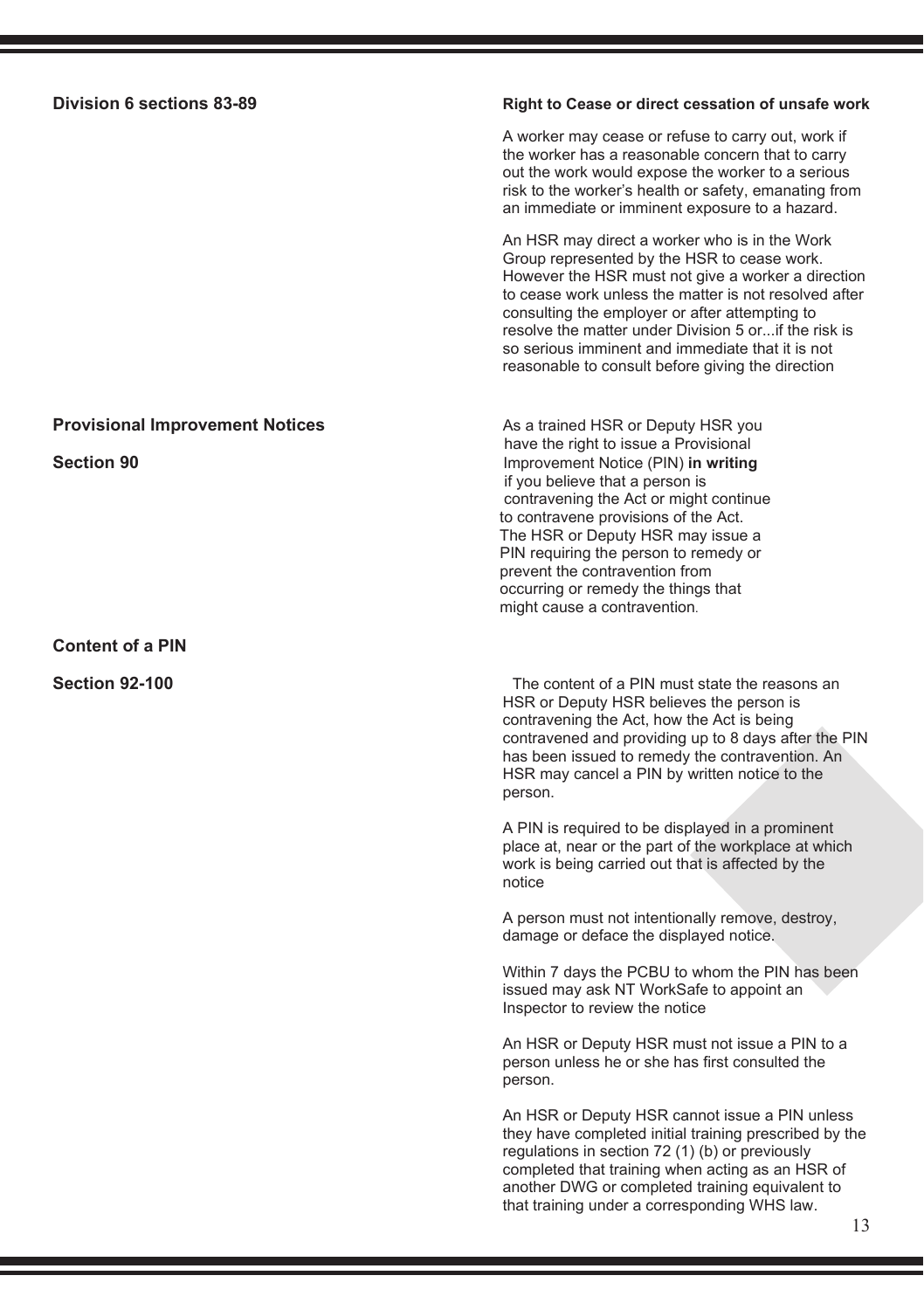If the hazard is not eliminated or mitigated to your satisfaction, within an allotted timeframe you must report the matter to NT WorkSafe.

A PIN can be obtained from your Union or downloaded from www.worksafe.nt.gov.au

**Division 8**

**Part not to apply to Prisoners** Nothing in Part 5 regarding HSRs, Deputy HSRs, their functions and powers apply to prisoners in custody as defined in section 5 of the Prisons (Correctional Services) Act.

### **Worker Representation – Your Entitlements**

The Act sets out your entitlements as a HSR.

Your employer has obligations to you as a HSR or Deputy An employer must:<br>HSR to involve you in the consultation process, assist you encive you access to information HSR to involve you in the consultation process, assist you -Give you access to information in the performance of your duties and facilitate the about actual hazards in the in the performance of your duties and facilitate the about actual has a about actual has effective exercise of vour powers in the performance of approximation workplace effective exercise of your powers in the performance of workplace<br>your duties and facilitate the effective exercise of your - Give you access to any part of the your duties and facilitate the effective exercise of your powers and functions workplace in which a member of

#### **Training Obligations**

### **Principle Obligations of your employer**

- 
- your DWG works.
- -Allow you to attend an interview about health and safety between a member of your DWG and an inspector, or that member and your employer. The contract of the contract of the contract of the contract of the contract of the contract of the c
	- -Give you time off work with pay so that you can exercise your powers/functions or take part in training.
- -Provide facilities and assistance to help carry out your role as an HSR or Deputy HSR for example access to a telephone and somewhere to<br>meet etc. meet etc. The contract of the contract of the contract of the contract of the contract of the contract of the contract of the contract of the contract of the contract of the contract of the contract of the contract of the
	- -Display a current list of HSRs and Deputy HSRs at every workplace under the employer's control.

#### **Section 74 Lists of HSRs and Deputy HSRs and any updates on these positions must also be provided to NT WorkSafe.**

Approved training is available for HSRs and Deputy HSRs to assist and support them in performing this representative role.

As an HSR and/or Deputy HSR you are entitled to:

- An initial WHS training course after being elected – currently 5 days.
- Refresher training once a year.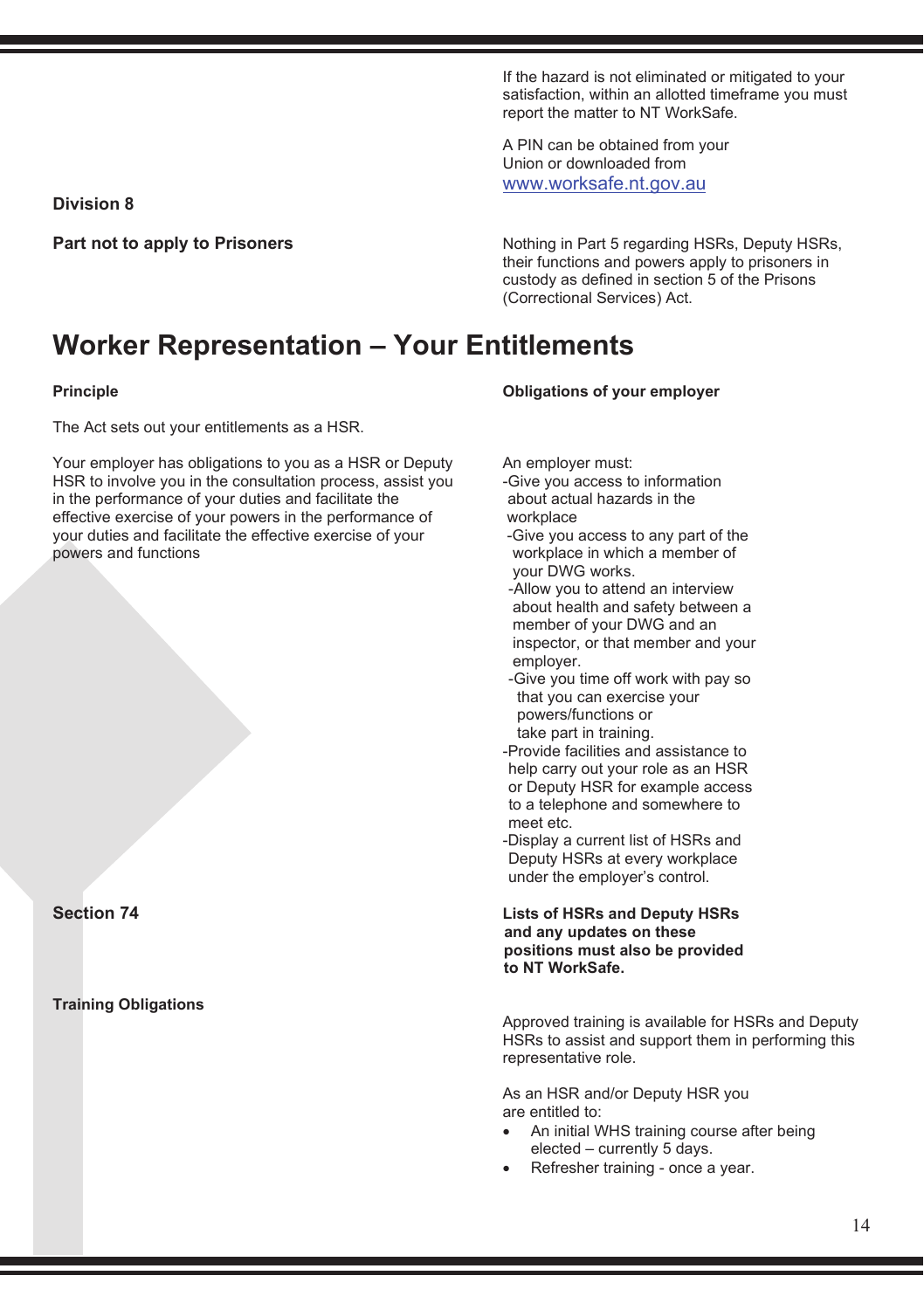You have the right to choose the initial and refresher training course in consultation with your employer and it must be delivered by a training provider approved by NT WorkSafe.

If you cannot agree on a course, or your employer does not allow you to attend your chosen training course you can ask NT WorkSafe to intervene.

any other employee or prospective employee, because of involvement in health and safety. Your employer must not threaten, dismiss or refuse to hire someone because of their involvement in health and safety. If they do, it is an offence and they risk major

penalties, including up to 12 months jail.

### **Part 6 Division 1 section 104-109 Your employer must not**

#### **Discrimination Discrimination V**our employer must not discriminate against you, or

**Consultation**

The purpose of consultation is to provide workers with the **Your right to be consulted**<br>
chance to have input into and influence on decisions that will Employers have a duty to consult have an affect or chance to have input into and influence on decisions that will Employe<br>may have an effect on health and safety at with workers in all matters may have an effect on health and safety at work.

All workers' views must be valued and taken seriously by an employer. The employer is the employer is the employer is the employer is the employer is the employer is the employer is the employer is the employer is the employer is the employer is the employer is the employer is the

#### **Principle Your right to be consulted**

 **discriminate against you**

Employers must consult with workers to enable them to contribute to making decisions affecting their health and safety at work.

#### **What you must be consulted on**

 required to consult on matters such as:

- The identification of risks.
- The appropriate risk management measure to be adopted at a workplace.
- The facilities provided at a workplace for health and safety (including first aid).
- Monitoring the health of workers and their fitness for work.
- The provision of information and training for workers
- Changes to work practices or the workplace that may have an impact on health and safety (this could be for anything from changes to shift rosters to the introduction of large machinery).

#### **How must you be consulted**

 Consultation may take place in a number of ways:

- With a HSR or Deputy HSR.
- With a health and safety committee representing the workers
- In accordance with any other arrangements agreed between the employer and workers.

As an HSR or Deputy HSR you must be involved in all consultations with or without the direct involvement of all of the workers you represent.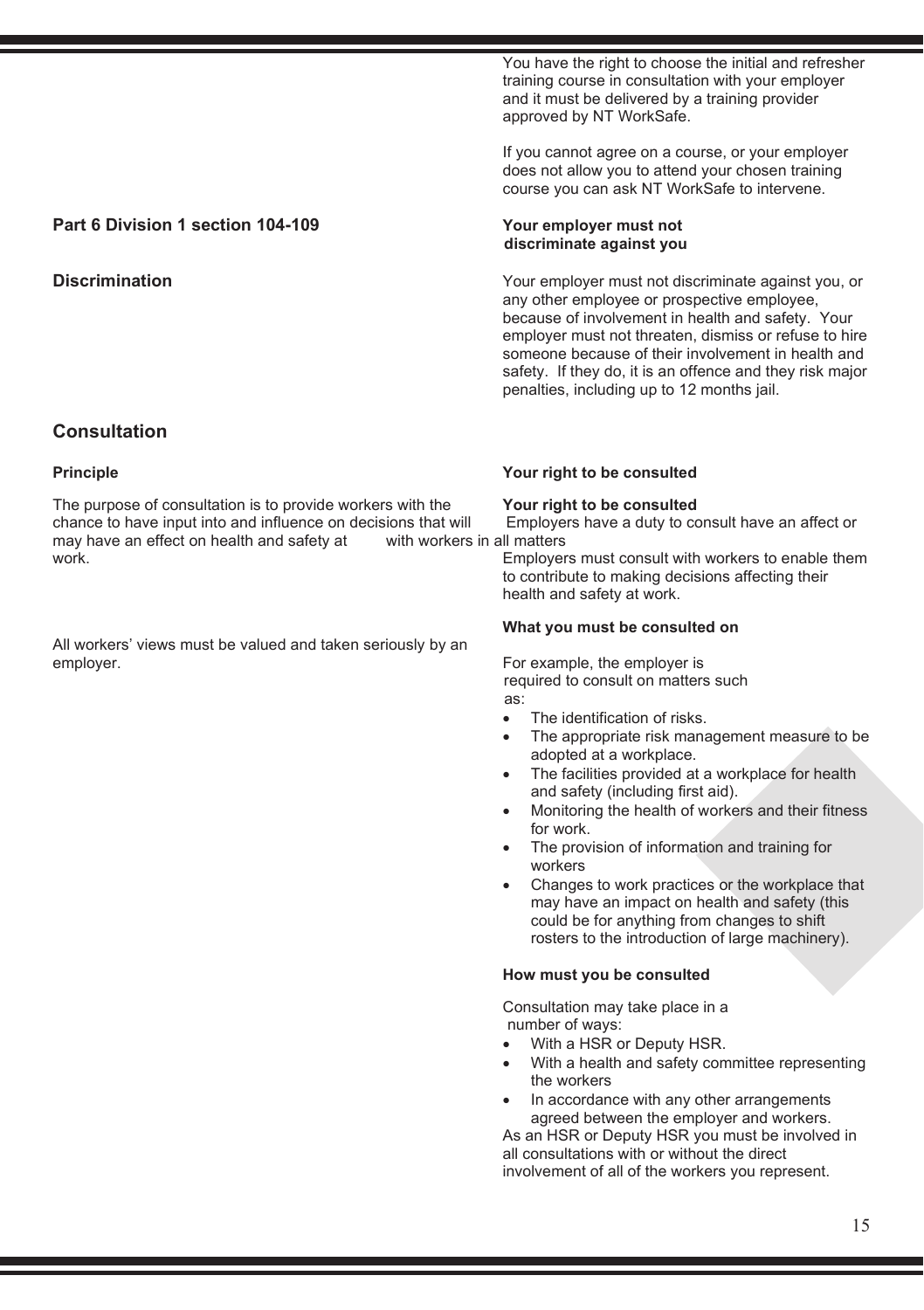### **Workers' Duty**

 $\overline{1}$ 

All workers have a reciprocal duty to participate in consultation with their employer, must be open to suggestions and must bring to your employer's attention any risks identified in the workplace.

### **Consultation**

Your employer must consult you when members of your DWG are, or could be, directly affected by a range of WHS matters.  $\top$ 

| <b>WHS MATTERS YOU MUST BE</b><br><b>CONSULTED ON</b>                                                                                                                                                                                                      | <b>SOME EXAMPLES</b>                                                                                                                                                                                                                                                                     |
|------------------------------------------------------------------------------------------------------------------------------------------------------------------------------------------------------------------------------------------------------------|------------------------------------------------------------------------------------------------------------------------------------------------------------------------------------------------------------------------------------------------------------------------------------------|
|                                                                                                                                                                                                                                                            |                                                                                                                                                                                                                                                                                          |
| Identifying, assessing or reviewing<br>hazards or risks arising from work.                                                                                                                                                                                 | Includes things such as a site inspection,<br>job safety analysis (JSA), meeting or<br>workshop to identify hazards.                                                                                                                                                                     |
| Deciding about how to control risks.                                                                                                                                                                                                                       | Can include health and safety discussions<br>at meetings, Committee meetings or<br>reviewing advice from technical experts,<br>such as engineers, hygienists or<br>ergonomists.                                                                                                          |
| Deciding about the adequacy of facilities<br>for the health and safety of workers.                                                                                                                                                                         | This includes decisions to ensure that<br>there are enough toilets or that first aid<br>facilities are adequate.                                                                                                                                                                         |
| Deciding about procedure for:<br><b>Monitoring Risks</b><br>$\bullet$<br><b>Consultation with workers</b><br>$\bullet$<br>Resolving an WHS issue.                                                                                                          | For example, you need to be consulted<br>about whether to develop an agreed<br>procedure or use the dispute resolution<br>procedure for resolving WHS issues.<br>You also need to be consulted on the way<br>workers will be consulted in your<br>workplace and how you will be trained. |
|                                                                                                                                                                                                                                                            |                                                                                                                                                                                                                                                                                          |
| Proposing changes, that may affect the<br>health and safety of workers, to the<br>following:<br>The workplace<br>$\bullet$<br>Workplace infrastructure or<br>$\bullet$<br>equipment<br>Substances used at work<br>Systems or methods of work.<br>$\bullet$ | <b>Examples of changes include introducing</b><br>new equipment such as a forklift or<br>photocopier and where it is placed within<br>the workplace; starting to use new<br>chemicals or changing the way work is<br>done, for example new shift rosters or<br>span of working hours.    |
| Any other thing prescribed by the<br>regulations.                                                                                                                                                                                                          | Some regulations, such as the WHS Noise<br>Regulation have specific requirements.                                                                                                                                                                                                        |

٦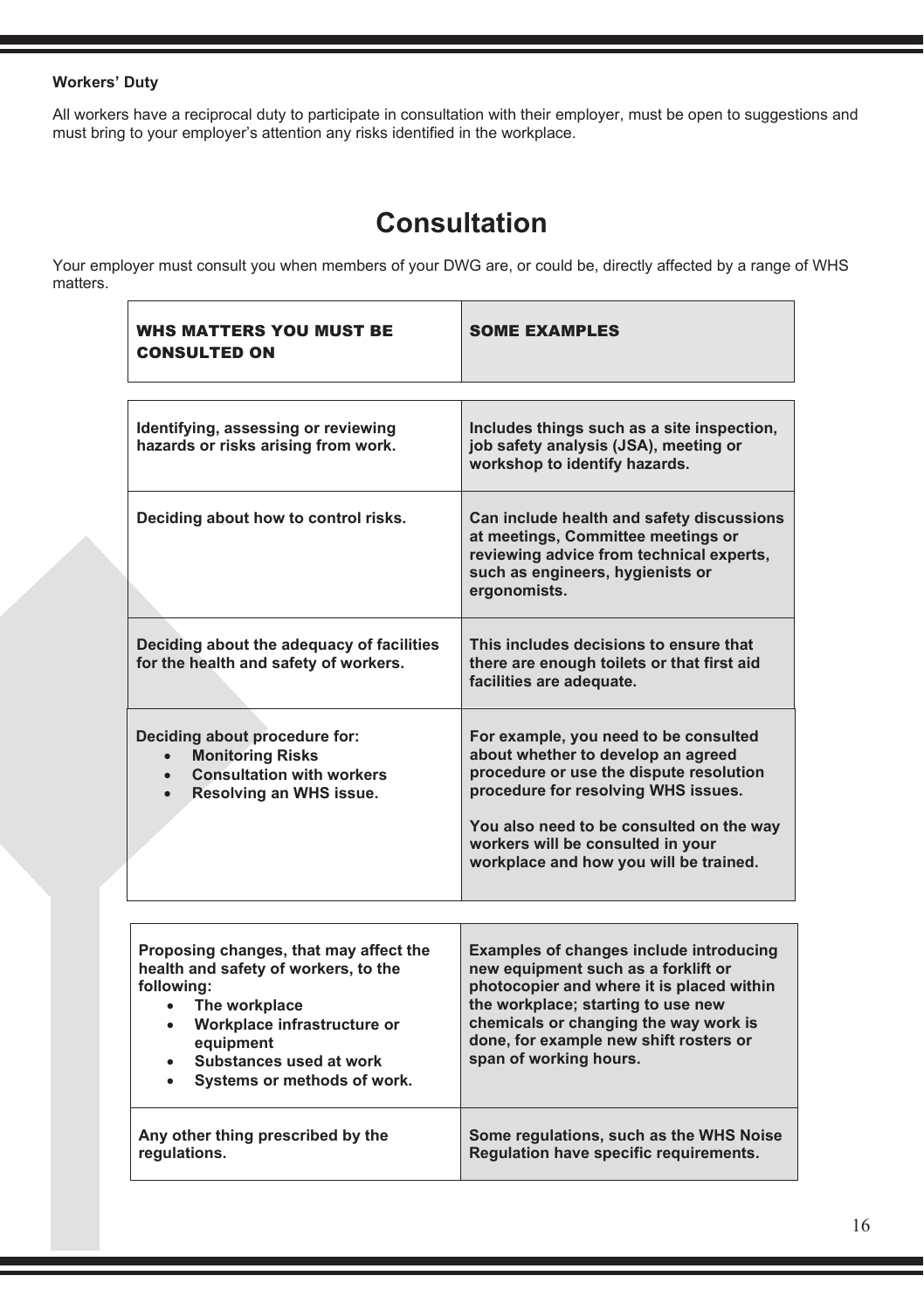### **Meetings**

An important part of your role as a HSR and Deputy HSR is to represent the workers in your DWG – and this means communication being a two way street. Not only do you have to meet with the employer and be consulted on all relevant health and safety issues, but you also have to meet with your co-workers to pass on information and to find out about WHS concerns and issues. You may also find yourself attending a variety of other meetings regarding **WHS** 

Whatever the size or type of meeting, it's important to have skills that ensure workers' views are represented in the decision making process.

Meetings are important because:

- Often they provide the only opportunity for people to get together and address important matters.
- Actions and decisions that come out of meetings have a status that gives them more weight than an individual decision or effort.
- Meetings allow people to work as a team and understand their role within that team as well as the overall goal or purpose
- They provide an effective and efficient way to share and update information and provide feedback where everyone hears the same story.

### **Meeting with the Employer Meeting with Workers (DWG)**

When meeting with your employer or when representing workers on a joint WHS Committee it is important that you are prepared. This is the forum where you can represent the issues and concerns of your DWG and present plans and or resolution to these matters.

- What is the Purpose of the meeting?
- 
- What do I need to bring to the meeting?
- What do I need to tell / ask people?
- 
- What do I need to bring from this meeting?

As a HSR or Deputy HSR you will need to find a way to best communicate information to your co-workers and gather information / issues of concern from your co-workers. A meeting can facilitate this need and provide a good structure so information and actions are transparent and have the backing of all of your co-workers.

Before you attend think about: As a HSR or Deputy HSR running a meeting, think about:

- What does the meeting intend to achieve?
- What are the rules? Where and when will the meeting be held?
	- How to let people know the meeting is on?
	- What do I need to tell / ask people?
- Have I got all of the information? Have I got all of the information?
	- How will we address / resolve any issues?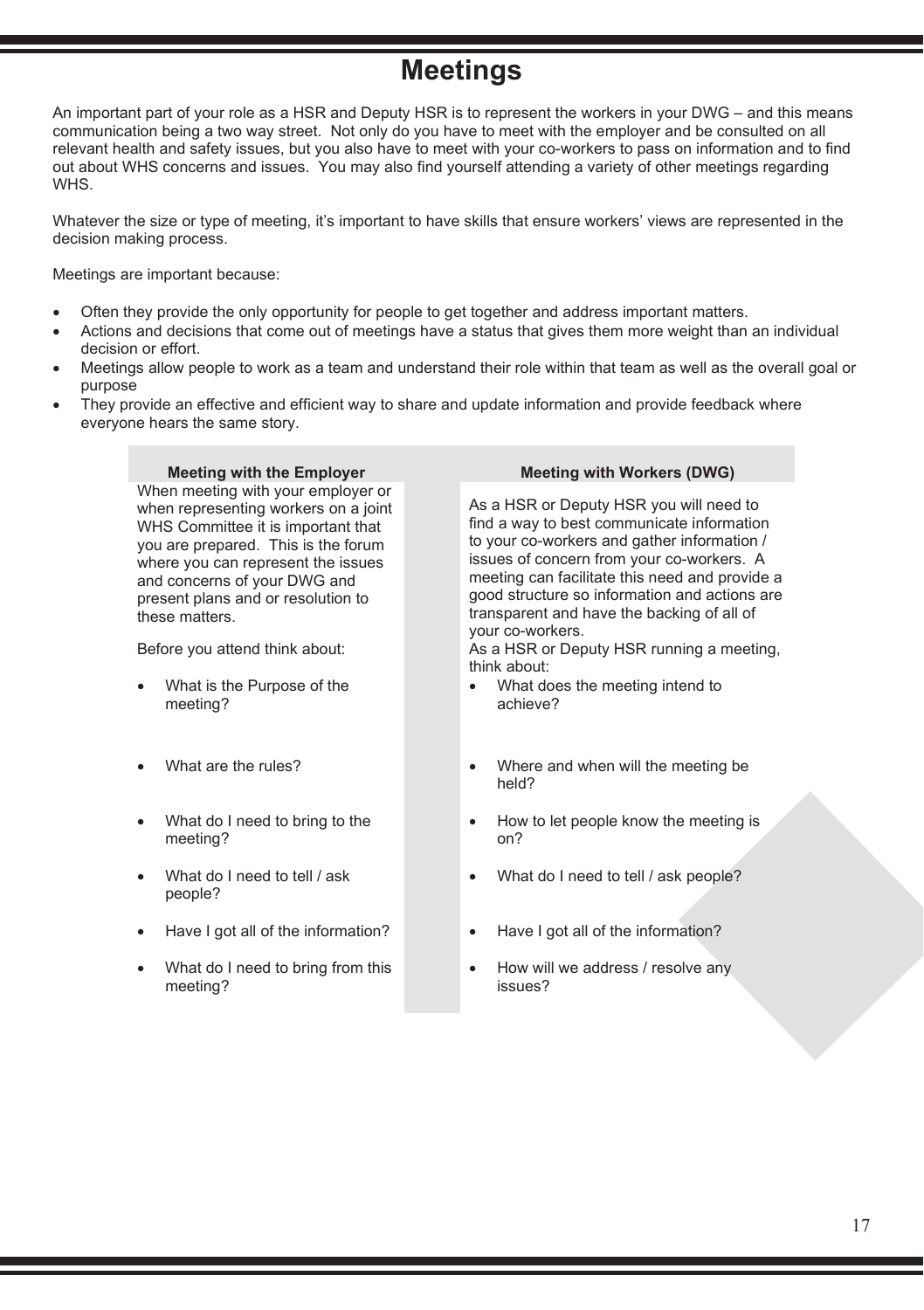### **Keeping Records**

Your role as a HSR or Deputy HSR may often require you to look up your records – for example, what happened at the last safety meeting?

The usual way to keep records is by developing a filing system. It does not need to be elaborate – in fact the simpler, the better. The most important thing is that information and material should be easy to find.

Loose leaf folders are useful for filing agenda and minutes of meetings, arranged in chronological order and for storing journals, newsletters and any research you may need to undertake.

Whatever system you choose, make sure that you are able to file, as a basic list:

- List of Health and Safety Representatives and Deputy Health and Safety Representatives
- Details of training courses
- Minutes of meetings
- Notes of meetings
- Notes of interviews
- Incident reports
- Risk Assessments
- Hazard Management reports
- Safety procedures
- **Correspondence**
- Notice of Safety Hazards
- **Stop Work Directions**
- Correspondence with NT WorkSafe.

Don't be daunted, once these filing systems are set up it is going to make your role as a HSR or Deputy HSR much easier!

### **USING A FILING SYSTEM**

- 1. USE A SIMPLE SYSTEM
- 2. LABLE FILES CLEARLY
- 3. FILE MATERIAL REGULARLY
- 4. KEEP FILES UP TO DATE
- 5. PUT MATERIAL BACK IN PLACE WHEN YOU HAVE USED IT
- 6. GO THROUGH YOUR FILE REGULARLY
- 7. KEEP EACH SECTION IN CHRONOLOGICAL ORDER
- 8. DISCARD OUT OF DATE OR SURPLUS MATERIAL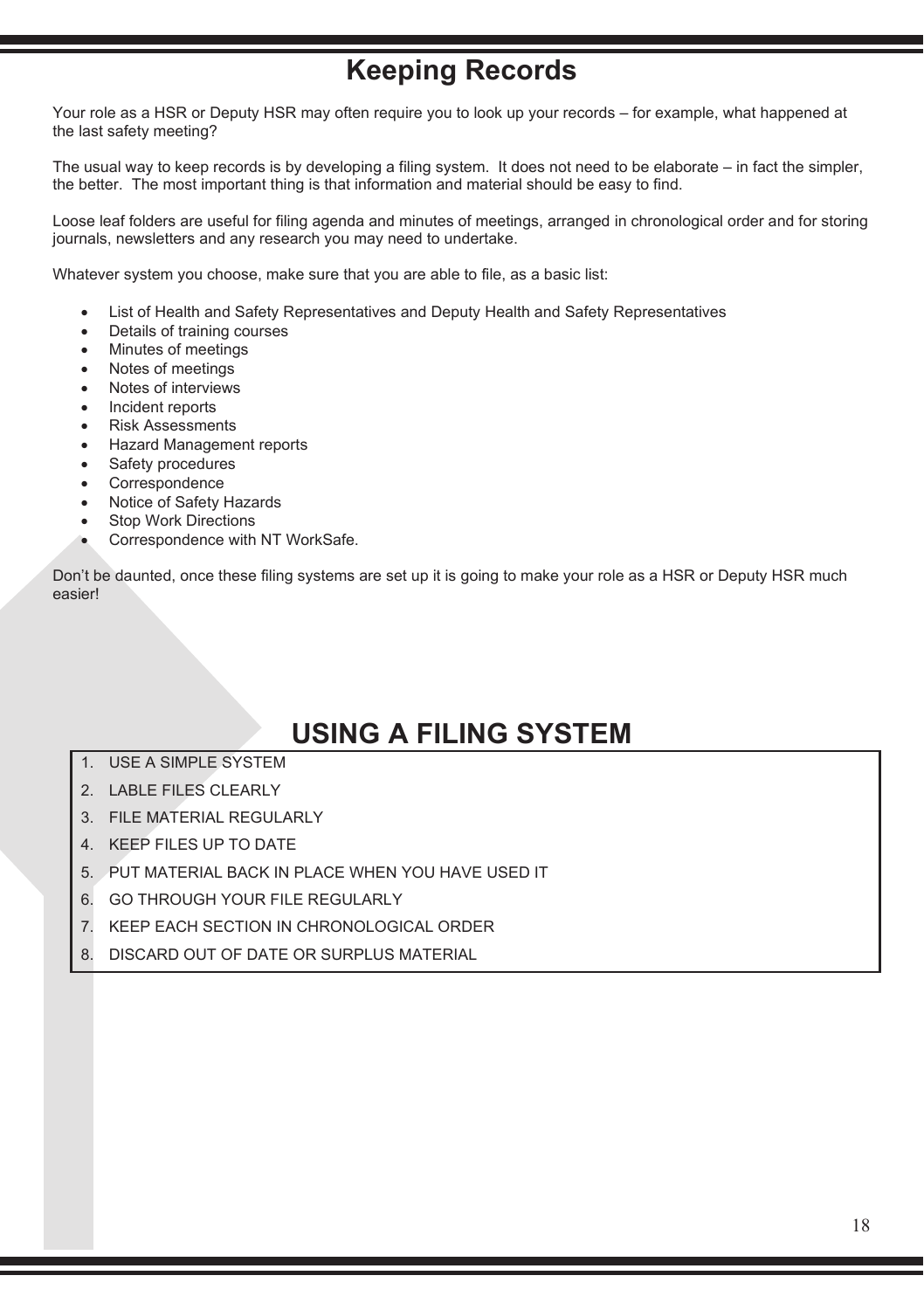### **10 Things Every HSR and Deputy HSR Should Know about WHS**

- 1. Health and Safety isn't a technical issue. Technical knowledge helps. But there are plenty of places to get technical information. Workplace (job) knowledge, strategy and organisation are much more important.
- 2. Every workplace needs a workers' WHS Committee. You should set one up even if there is no joint (worker & management) committee.
- 3. It's also good to have a joint committee, with representatives from the DWG, your Union and from management. The joint committee is a good way to resolve health and safety concerns.
- 4. What you do with your employer on health and safety is a form of collective bargaining. Even if you don't see it that way, management do.
- 5. Management has different goals, even safety conscious management. They may care about safety in its own right, but are probably more concerned about workers' compensation costs.
- 6. You should never allow your employer to appoint your HSRs or Deputy HSRs or to veto the worker's choices of HSR or Deputy HSR, or dismiss your representatives from their positions. **Never. Ever**.
- 7. HSRs and Deputy HSRs should be promoting health and safety in a way that builds everyone's interest, engages all workers, and encourages and educates about safety at work. This means involving all of your coworkers whenever you can.
- 8. "Behaviour" contributes to some accidents. But hazards are the cause of ALL accidents. It is easier to fix hazards than to change human nature.
- 9. Safety programs that focus on behaviour tell workers that they are the problem. In fact workers, the HSR, Deputy HSR and their Union are the solution.
- 10. You're not alone. You have lots of resources through your union, union delegates/contacts, Unions NT, Union Health and Safety professionals and NT WorkSafe.